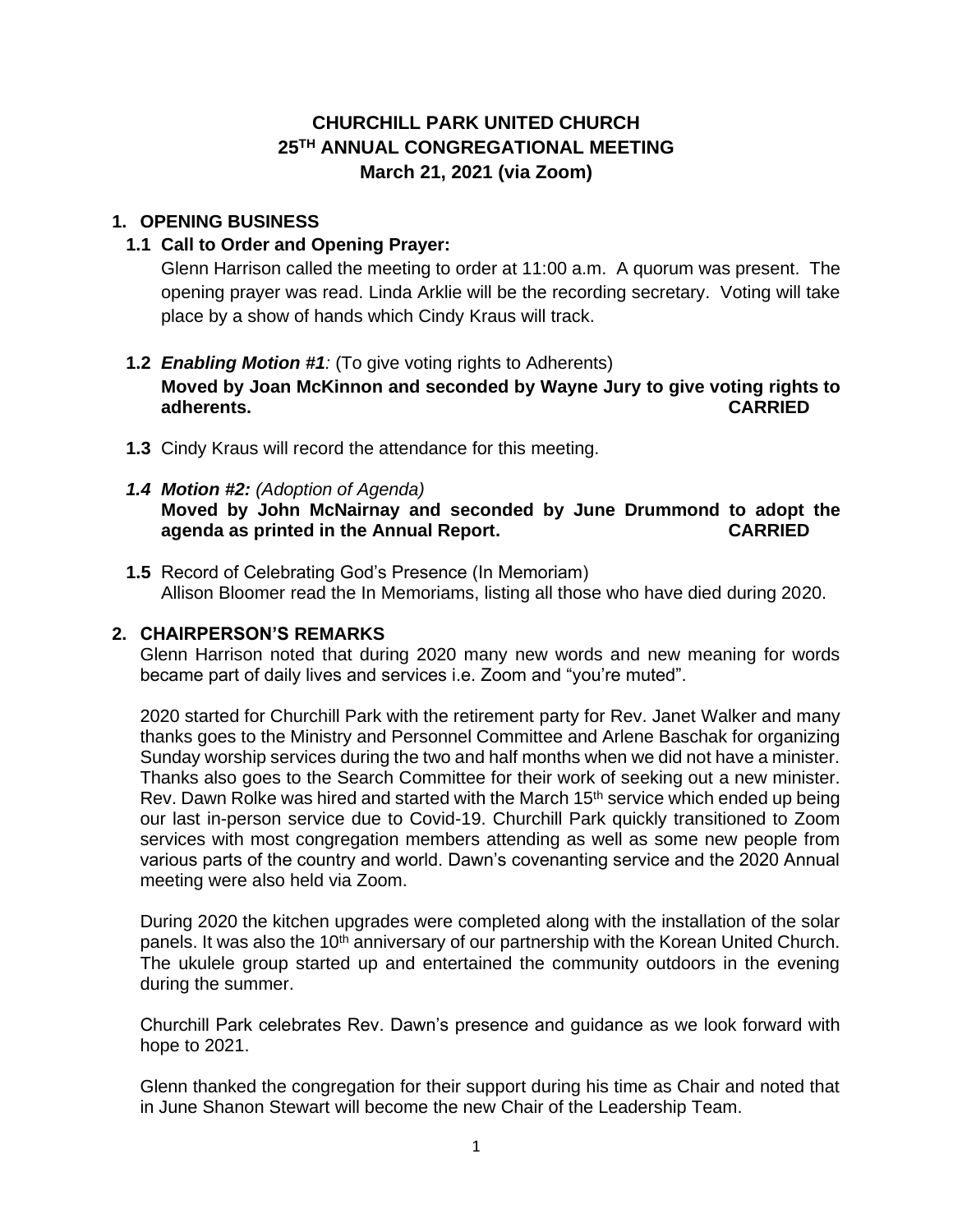# **3. APPROVAL OF MINUTES OF THE CONGREGATIONAL MINUTES** *Motion #3:* **Moved by Bill Finlay and seconded by Mary McNairnay that the congregation approve the minutes of the congregational meeting in 2020 held on May 24, 2020. CARRIED**

# **4. REVIEWED FIANANCIAL STATEMENTS FOR 2020**

Joanne Davidson-Jury reviewed the 2020 Reviewed Financial Statements noting the income for 2020 was \$142,386 which was remarkable thanks to the continued givings and kitchen rentals. The expenses were lower which also helped. A receivable for the original solar project was set up in 2019. Since no monies have been recovered the Leadership Team with Korean United Church's concurrence, made the decision to write this off. The Hydro rebate for this project reduced CPUC'S share to \$8,063.00. The deficit for the year 2020 was \$8,946.

*Motion #4: Approval of the 2020 Reviewed Financial Statement:* **Moved by Joanne Davidson-Jury and seconded by Bill Finlay that the congregation accept the 2020 reviewed financial statement. CARRIED**

**5. REPORTS FROM LEADERSHIP TEAM AND INTEREST GROUPS** *Motion #5:* **Moved by Faye Barsy and seconded by Gwen Krahn to receive the Annual Report 2020. CARRIED**

## **6. PROPOSED BUDGET FOR 2020**

**6.1** Joanne Davidson-Jury noted that the Pledges for 2021 are solid and we will continue to make our contributions to the Mission and Service Fund and Oak Table. The Korean United Church continues to cost share the building operating expenses.

## *Motion #6:**Approval of 2021 Budget*

**Moved by Joanne Davidson-Jury and seconded by Jim Coulter that the 2021 budget as presented in the Annual Report be approved, including the M&S (\$6788) and Oak Table (\$1,000) commitments. CARRIED**

## **6.2 Appointment of the Reviewer for 2021**

*Motion #7: Appointment of The Exchange Group Chartered Accountants as Reviewer for 2021:*

**Moved by Joanne Davidson-Jury and seconded by Allison Bloomer that The Exchange Group Chartered Accountants be appointed as financial reviewer for 2021. CARRIED**

# **7. REPORT FROM THE NOMINATING COMMITTEE**

*Motion #8: Election of Officers and Members of the Leadership Team for 2021 (effective June 1, 2021):*

**Moved by John McNairnay and seconded by Faye Barsy to accept nominations and give authority to the Leadership Team to fill other vacancies.** 

**CARRIED**

Glenn Harrison noted that Don Young will be the Ministry and Personnel Committee representative on the Leadership Team.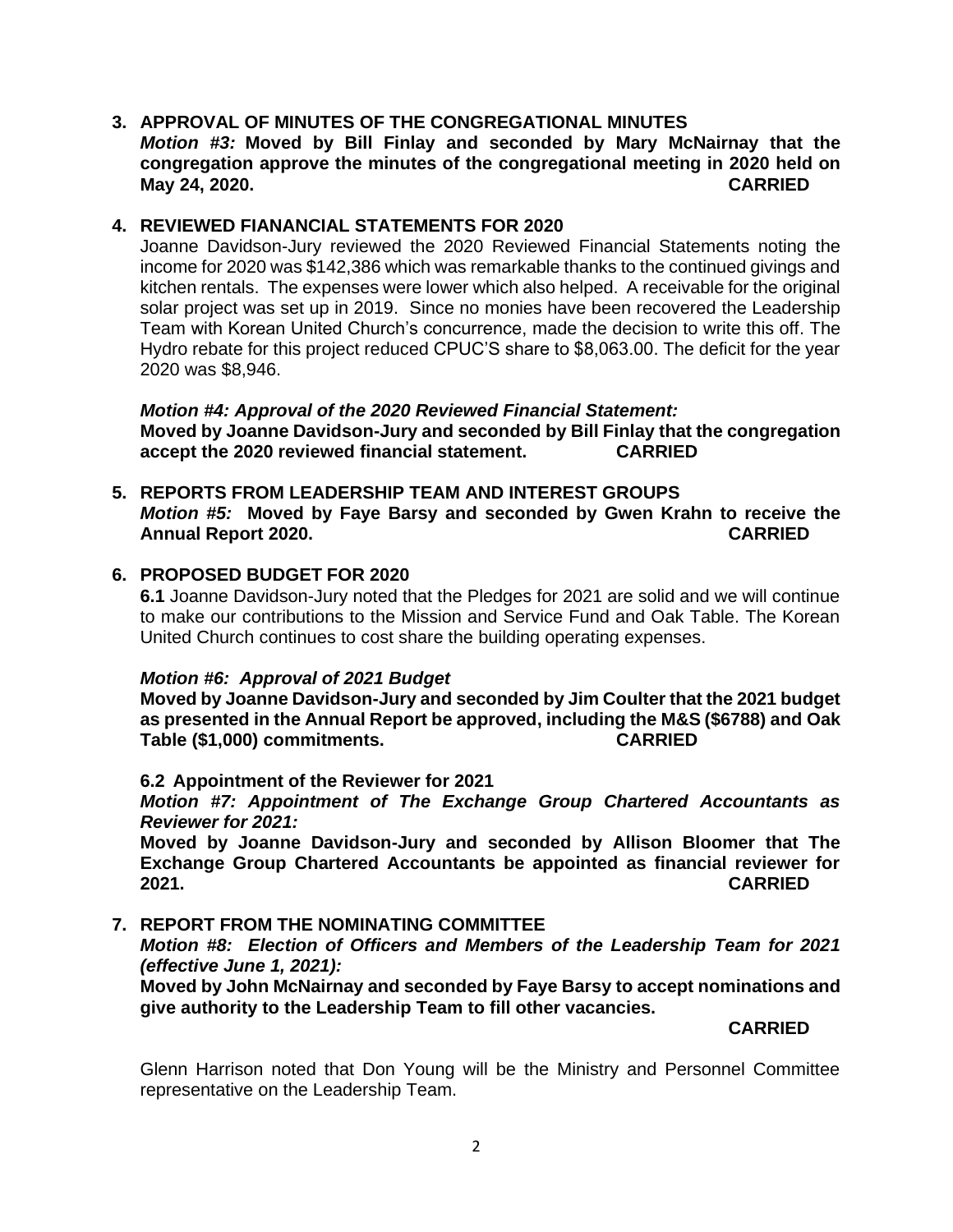#### **8. NEW BUSINESS -** no new business

# **9. CLOSING BUSINESS**

#### **9.1 Words for Appreciation:**

June Drummond offered words of appreciation and thanks to all the staff noting they had to learn new technology quickly. They not only conducted the regular Sunday services but also offered mid-week gatherings and choir practises via Zoom. She thanked Dawn, Cindy and Arlene for all of their work as well as Wayne for looking after the building and his connection on our behalf with the Korean United Church and the renters..

#### **9.2 Statement of Faith and Caring**

The congregation shared in reading our Statement of Faith and Caring and the Vision Statement.

#### **9.3 Closing Prayer**

Shanon Stewart read the Closing Prayer.

#### **10. Adjournment**

*Motion #9:*

# **Moved by Glenn Harrison and seconded by Shanon Stewart to adjourn.**

**CARRIED**

Meeting adjourned at 11:35 a.m.

Original Signed By: Glenn Harrison, Chair and Linda Arklie, Recording Secretary